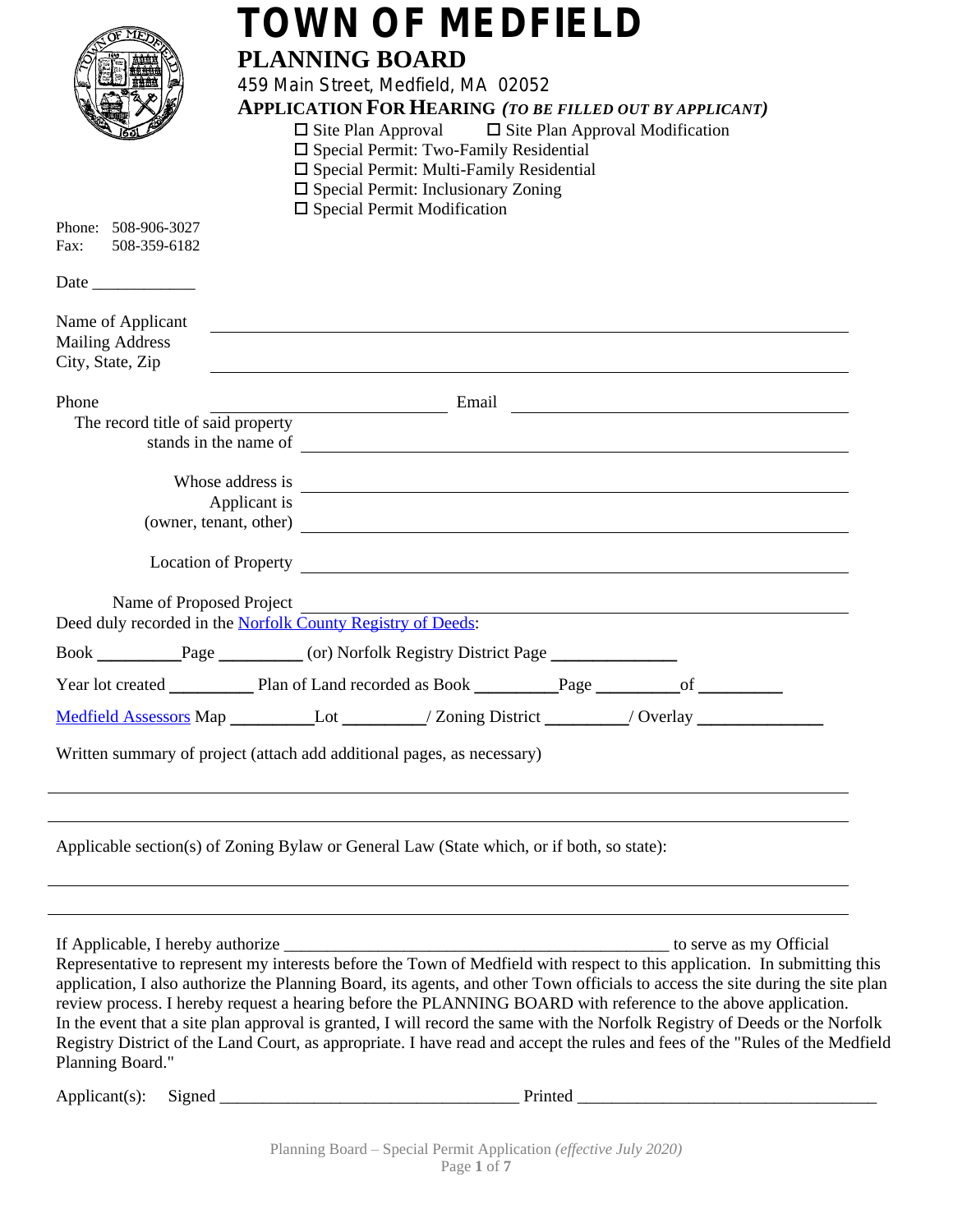Is this a teardown?  $\Box$  Yes /  $\Box$  No *(teardowns may also require ZBA review)* 

Aquifer Protection District?  $\Box$  Yes /  $\Box$  No [ If Yes:  $\Box$  Primary /  $\Box$  Secondary /  $\Box$  Well ]

The Aquifer Protection District may affect lot coverage thresholds. Please refer to Zoning Bylaw Article [16](http://www.ecode360.com/27374618), check with your surveyor/engineer, or refer to the "maps" tab in the Assessors [GIS Database.](http://medfield.patriotproperties.com/default.asp)

*A note regarding plot plans:* Plot plans should be current, show all dimensions for compliance with current zoning, and be stamped by a Registered Land Surveyor. Mortgage plans are not acceptable.

| <b>MEASUREMENT</b>                                                                                     | <b>REQUIRED</b>                             | <b>EXISTING</b>                              | V              | <b>PROPOSED</b>                          | $\sqrt{}$      |
|--------------------------------------------------------------------------------------------------------|---------------------------------------------|----------------------------------------------|----------------|------------------------------------------|----------------|
| (Refer to <b>Article 2</b> , Definitions, for<br>various methodologies in calculating<br>requirements) | (Refer to Chapter 300b and<br>Chapter 300c) | (Refer to your <b>existing</b><br>site plan) | <b>Or</b><br>X | (Refer to your<br>proposed<br>site plan) | <b>Or</b><br>X |
| Lot area                                                                                               |                                             |                                              |                |                                          |                |
| Frontage                                                                                               |                                             |                                              |                |                                          |                |
| Lot Width                                                                                              |                                             |                                              |                |                                          |                |
| Lot Depth                                                                                              |                                             |                                              |                |                                          |                |
| Perfect Square                                                                                         |                                             |                                              |                |                                          |                |
| Front Yard Setback                                                                                     |                                             |                                              |                |                                          |                |
| Side Yard Setback                                                                                      |                                             |                                              |                |                                          |                |
| <b>Rear Yard Setback</b>                                                                               |                                             |                                              |                |                                          |                |
| Floor Area Ratio                                                                                       | Allowed                                     |                                              |                |                                          |                |
| % Lot Coverage                                                                                         | Allowed                                     |                                              |                |                                          |                |
| <b>Building Height</b>                                                                                 |                                             |                                              |                |                                          |                |

**√** indicates that the dimension complies with current zoning / **Χ** indicates that the dimension does not comply with current zoning

**ATTACH OTHER REQUIRED APPROVALS, AS NECESSARY** (CONTACT DEPARTMENTS TO DETERMINE IF

APPROVALS ARE REQUIRED**):**

- $\Box$  Historical Commission (demolition or historic preservation incentive)
- $\square$  Conservation Commission (protected natural resources)
- $\square$  Board of Health (stormwater)
- $\square$  Department of Public Works (stormwater)
- $\square$  Zoning Board of Appeals (nonconformities or special uses)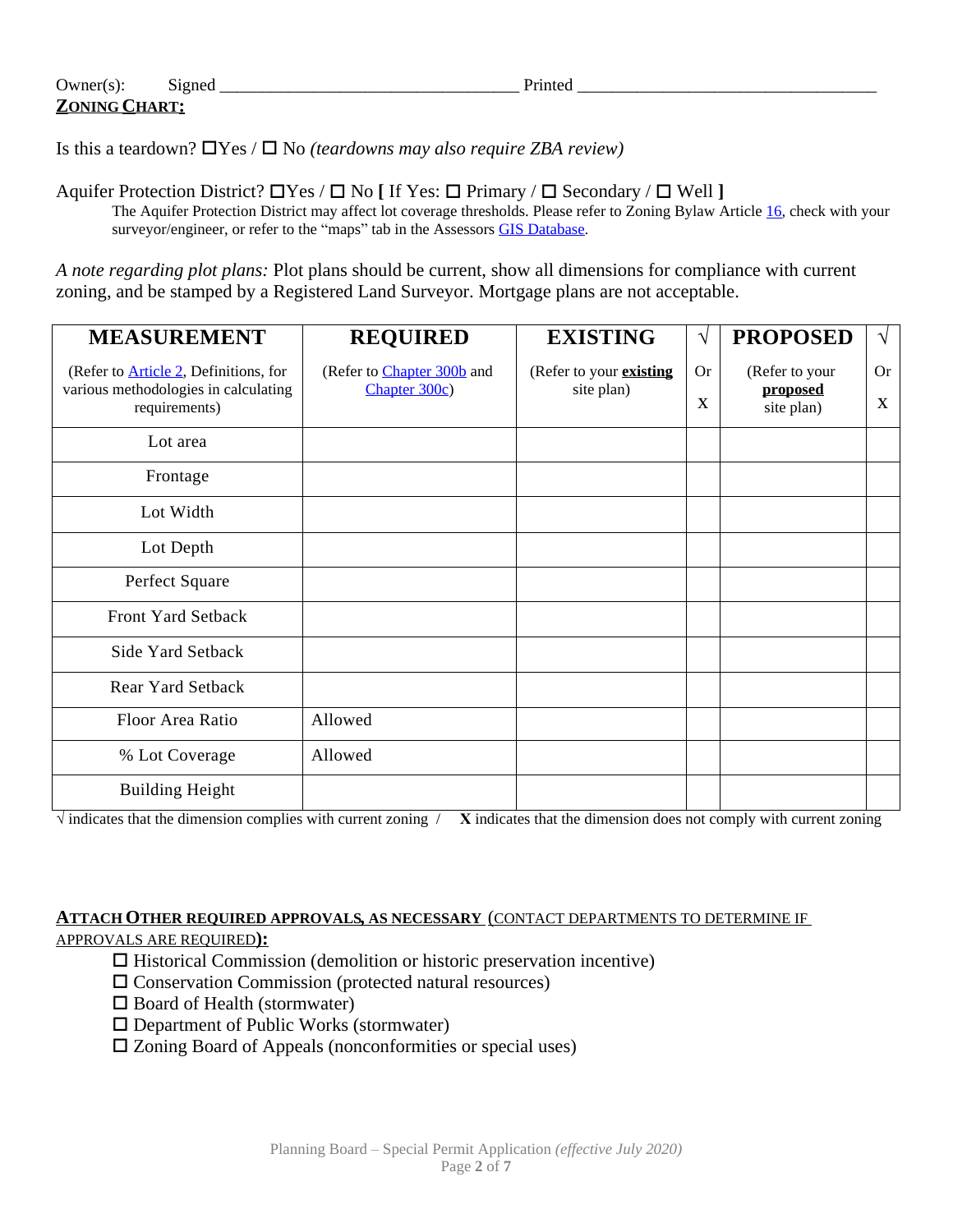## **NARRATIVES: FOR ALL NARRATIVES, ATTACH ADDITIONAL PAGES IF NECESSARY**

**NARRATIVE A (FOR SITE PLAN APPROVALS):** Describe how the proposed plan meets the following performance standards:

(1) For multifamily site plans for which more than one structure is proposed, placement of structures on the site is appropriate to the site and compatible with its surroundings. To achieve this finding the Board shall review the proposal for:

(a) There shall be no more than two garage bays (or two interior parking spaces as defined by the Zoning Bylaw) per unit and they should be oriented so that they are in character with the streetscape and surrounding properties.  $\Box$ 

(b) Each dwelling unit should have access to private yard, patio, or other private outdoor space.  $\Box$ (c) Negative visual impacts of the development, if any, are screened from adjacent properties and nearby streets by landscaping or other site planning techniques. The Planning Board, in its discretion, may require additional screened buffer zone for the privacy of directly abutting properties. Screening can include use of existing trees and plants, new vegetation, fencing, or a combination of these options.  $\Box$ (d) Each parking space or driveway serving a multifamily dwelling shall be set back at least 10 feet from any side lot line and rear lot line and shall be designated on the site plan.  $\Box$ 

(e) Adequate provisions for snow removal or on-site storage should also be demonstrated.  $\Box$ 

(f) The access, egress, and internal circulation are designed to provide a network of pedestrian-friendly streetscapes.  $\square$ 

(g) The dwellings are sited and oriented in a complementary relationship to: each other, the common open space, and the adjacent properties.  $\Box$ 

| (a) |  |
|-----|--|
| (b) |  |
| (c) |  |
| (d) |  |
| (e) |  |
|     |  |
| (g) |  |

(2) The proposed use will not result in a public hazard due to substantially increased vehicular traffic or due to inadequacy of the structure or configuration of the road(s) directly serving the site.

(3) The proposed use will not create any danger of pollution to public or private water facilities.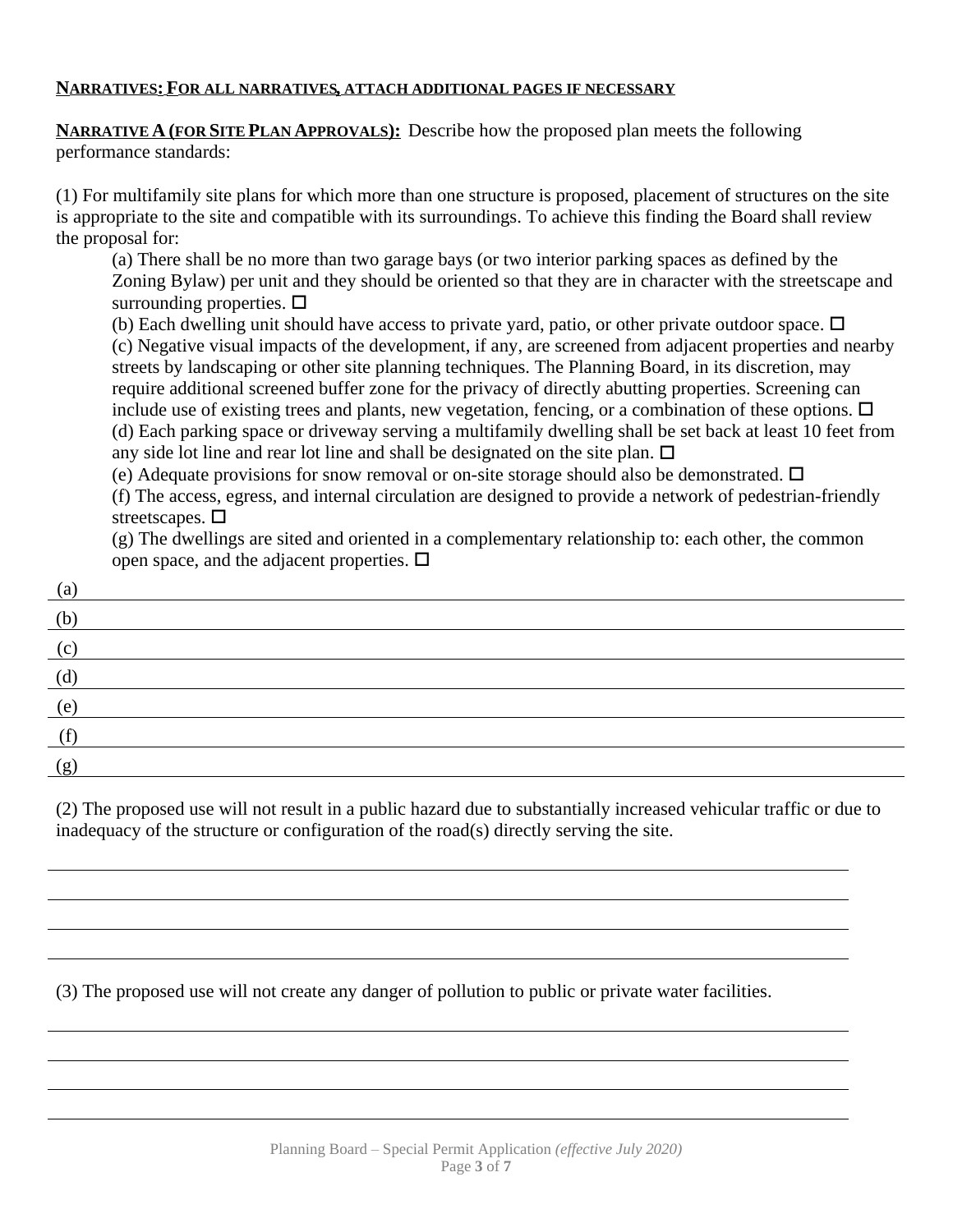(4) The methods of drainage at the site are adequate and meet the standards of the Subdivision Rules and Regulations of the Town of Medfield.

(5) No excessive noise, light or odor shall be emitted.

(6) The site plan and proposed use(s) conform to all requirements of the Zoning Bylaw of the Town of Medfield.

**NARRATIVE B(FOR ALL SPECIAL PERMITS):** Describe how the proposed plan meets the following performance standards:

(1) Overall design is consistent and compatible with the neighborhood, including as to factors of building orientation, scale, and massing.

(2) Vehicular traffic flow, access and parking and pedestrian safety are properly addressed such that the proposed use will not result in a public hazard due to substantially increased vehicular traffic or parking in the neighborhood.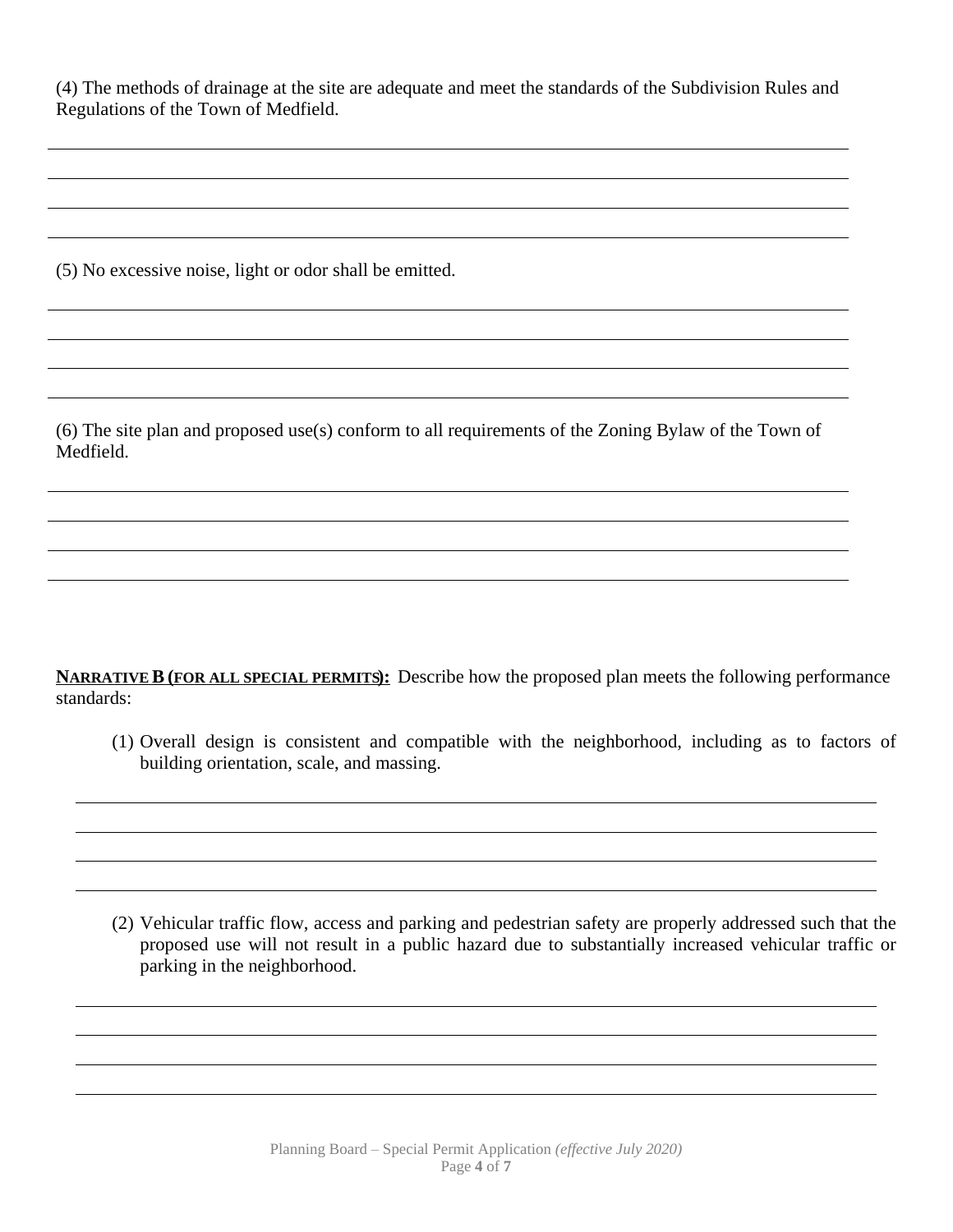(3) Drainage, utilities and other infrastructure are adequate or will be upgraded to accommodate development.

(4) The proposed use will not have any significant adverse effect upon properties in the neighborhood, including property values.

(5) Project will not adversely affect or cause substantial damage to any environmentally significant natural resource, habitat, or feature or, if it will, proposed mitigation, remediation, replication, or compensatory measures are adequate.

(6) Number, height, bulk, location and siting of building(s) and structure(s) will not result in abutting properties being deprived of light or fresh air circulation or being exposed to flooding or subjected to excessive noise, odor, light, vibrations, or airborne particulates.

(7) Water consumption and sewer use, taking into consideration current and projected future local water supply and demand and wastewater treatment capacity, will not be excessive.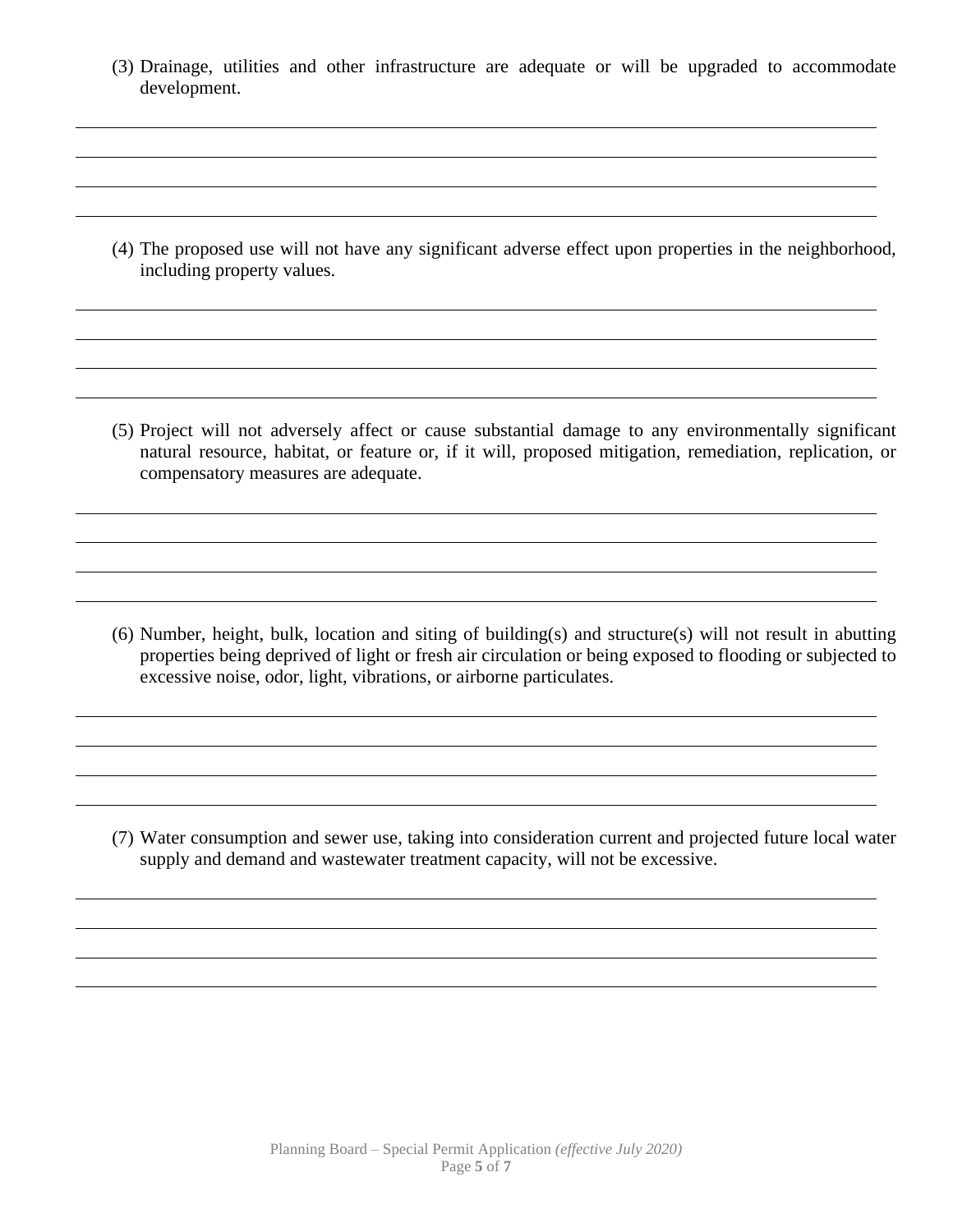(8) The Proposed use will not create any hazard to public safety or health in the neighborhood.

(9) If public sewerage is not provided, plans for on-site sewage disposal systems are adequate and have been approved by the Board of Health.

**NARRATIVE C (FOR TWO-FAMILY SPECIAL PERMITS):** Describe how the proposed plan meets the following performance standards:

(1) The common party wall shall connect habitable space (an area within a building, typically a residential building, used for living, sleeping, eating or cooking purposes - also called occupiable space. Those areas not considered to meet this definition include storage rooms, garages and utility spaces).  $\Box$  Waiver requested (state rationale below)

(2) There shall be no more than two garage bays (or two interior parking spaces as defined by the Zoning Bylaw) per unit and they should be oriented so that they are in character with the surrounding properties.  $\Box$  Waiver requested (state rationale below)

(3) Each dwelling unit has access to private yard, patio, or other private outdoor space.

 $\Box$  Waiver requested (state rationale below)